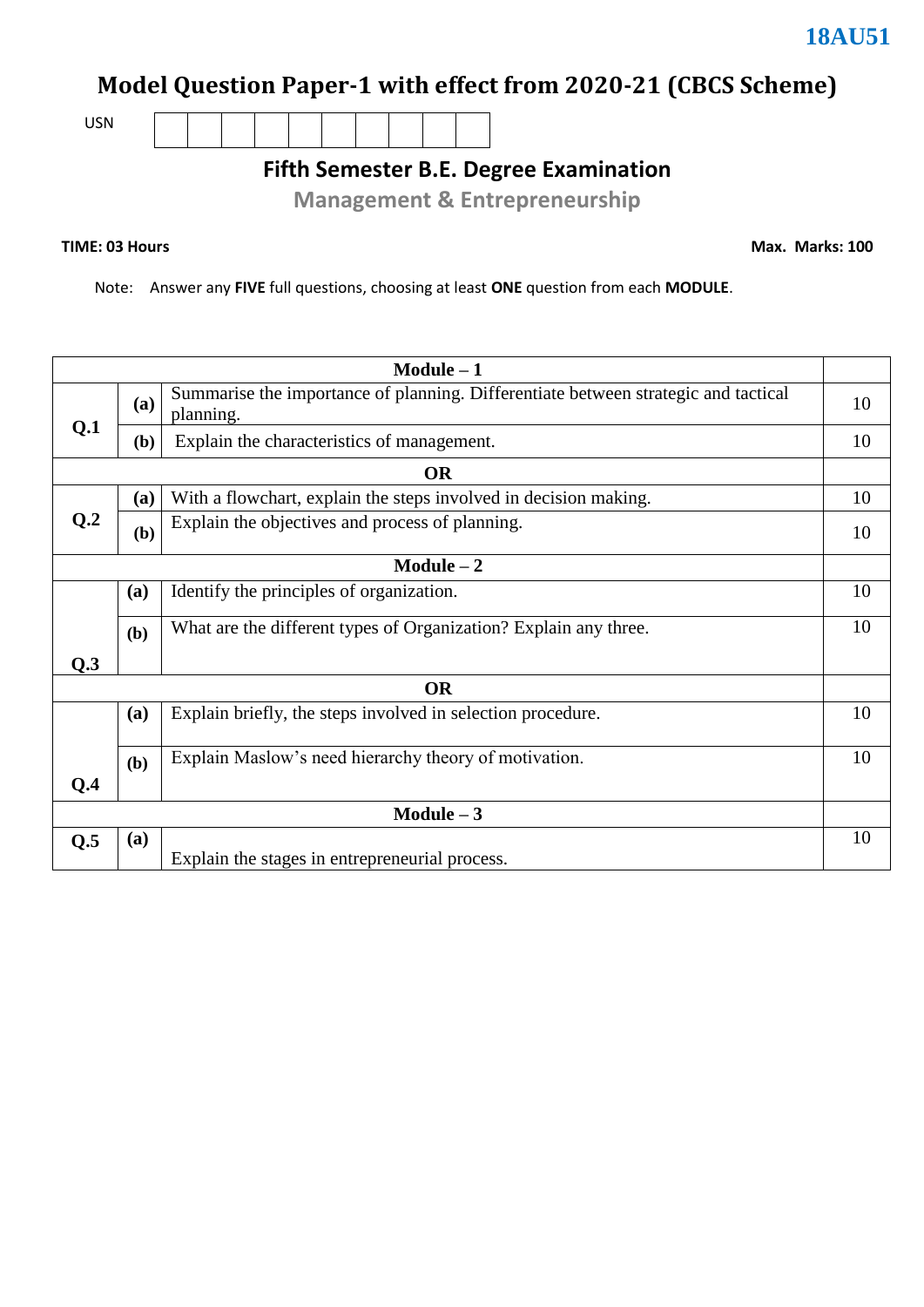# **18AU51**

|           | (b)       | Explain the functions of an entrepreneur.                         | 10 |  |  |
|-----------|-----------|-------------------------------------------------------------------|----|--|--|
|           | <b>OR</b> |                                                                   |    |  |  |
|           | (a)       | List $&$ explain the different types of entrepreneurs.            | 10 |  |  |
| Q.6       | (b)       | Explain the concept, evolution & development of entrepreneurship. | 10 |  |  |
|           |           | $Module - 4$                                                      |    |  |  |
|           | (a)       | List $&$ explain the steps to start SSI.                          | 10 |  |  |
|           | (b)       | Summarize SISI, KIADB & KSFC.                                     | 10 |  |  |
| Q.7       |           |                                                                   |    |  |  |
|           |           | <b>OR</b>                                                         |    |  |  |
|           | (a)       | Summarize DIC, TECKSOK & NSIC.                                    | 10 |  |  |
|           |           |                                                                   |    |  |  |
| Q.8       | (b)       | Define SSI. Identify its various objectives.                      | 10 |  |  |
|           |           | $Module - 5$                                                      |    |  |  |
|           | (a)       | Explain the feasibility study in a project report.                | 10 |  |  |
| Q.9       | (b)       | Explain in detail, the concept of project report.                 | 10 |  |  |
| <b>OR</b> |           |                                                                   |    |  |  |
|           | (a)       | What are the different types of partnership? Explain.             | 10 |  |  |
| Q.10      | (b)       | List & What are network analysis study? Explain PERT & CPM.       | 10 |  |  |
|           |           |                                                                   |    |  |  |

| Table showing the Bloom's Taxonomy Level, Course Outcome and Programme<br>Outcome |     |                                           |                   |                                       |  |
|-----------------------------------------------------------------------------------|-----|-------------------------------------------|-------------------|---------------------------------------|--|
| <b>Question</b>                                                                   |     | <b>Bloom's Taxonomy Level</b><br>attached | Course<br>Outcome | <b>Programme Outcome</b>              |  |
| Q <sub>1</sub>                                                                    | (a) | L2                                        | CO1               | 1, 6, 8, 9, 10, 11, 12                |  |
|                                                                                   | (b) | L2                                        | CO1               | 1, 6, 8, 9, 10, 11, 12                |  |
| Q <sub>.2</sub>                                                                   | (a) | L2                                        | CO1               | 1, 6, 8, 9, 10, 11, 12                |  |
|                                                                                   | (b) | L2                                        | CO1               | 1, 6, 8, 9, 10, 11, 12                |  |
| Q.3                                                                               | (a) | L <sub>3</sub>                            | CO <sub>2</sub>   | 1, 6, 8, 9, 10, 11, 12                |  |
|                                                                                   | (b) | L1                                        | CO <sub>2</sub>   | 1, 6, 8, 9, 10, 11, 12                |  |
|                                                                                   |     | $\overline{\phantom{a}}$<br>L2            |                   |                                       |  |
| Q.4                                                                               | (a) | L2                                        | CO <sub>2</sub>   | 1, 6, 8, 9, 10, 11, 12                |  |
|                                                                                   | (b) | L2                                        | CO <sub>2</sub>   | 1, 6, 8, 9, 10, 11, 12                |  |
| Q.5                                                                               | (a) | L2                                        | CO <sub>3</sub>   | 1, 3, 4, 5, 6, 7, 8, 9, 10, 11,<br>12 |  |
|                                                                                   | (b) | L2                                        | CO <sub>3</sub>   | 1, 3, 4, 5, 6, 7, 8, 9, 10, 11,<br>12 |  |
| Q.6                                                                               | (a) | L1                                        | CO <sub>3</sub>   | 1, 3, 4, 5, 6, 7, 8, 9, 10, 11,<br>12 |  |
|                                                                                   | (b) | L2<br>L2                                  | CO <sub>3</sub>   | 1, 3, 4, 5, 6, 7, 8, 9, 10, 11,<br>12 |  |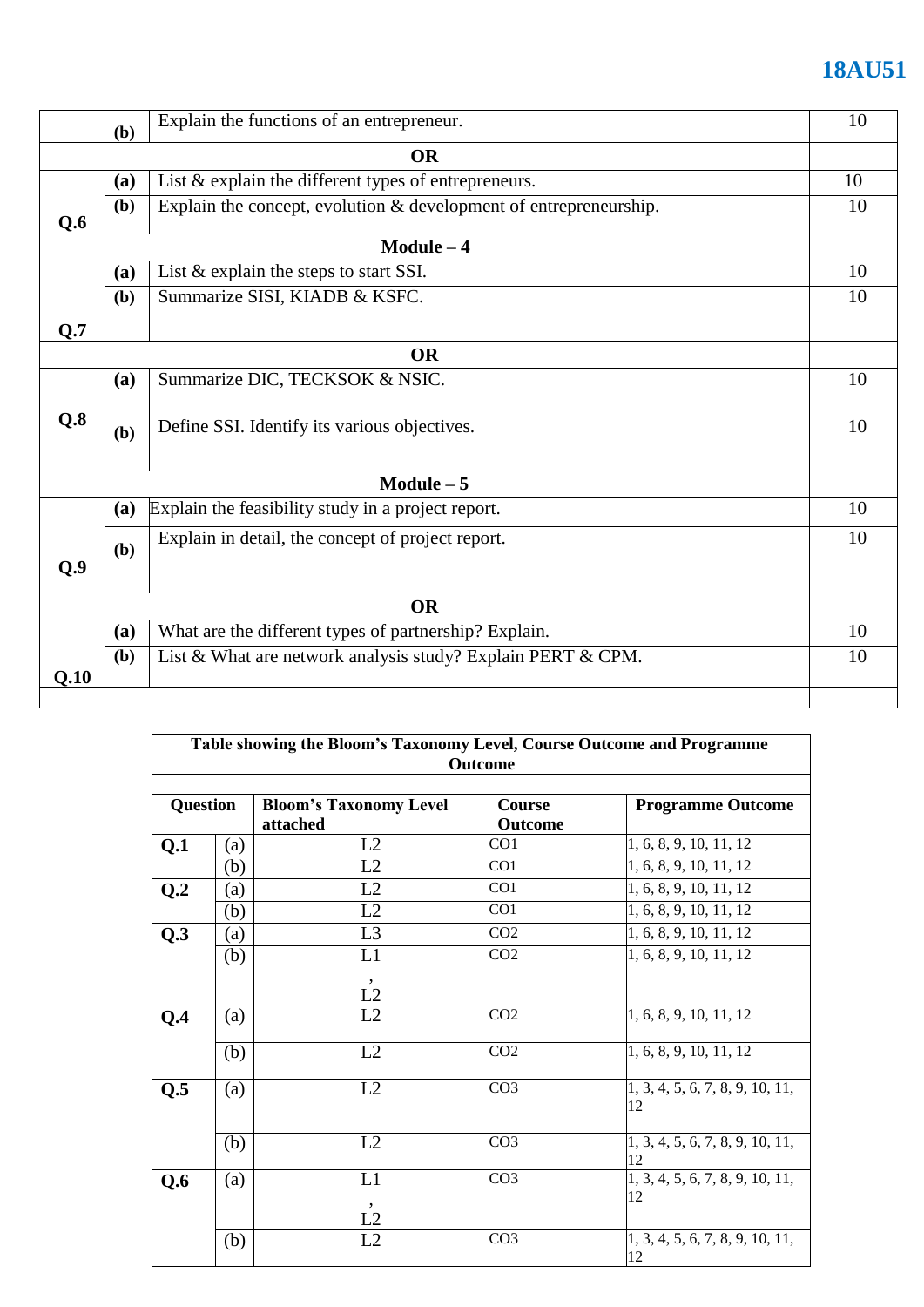# **18AU51**

| Q.7                                         | (a) | L1                                  | CO <sub>4</sub>               | [1, 2, 3, 5, 6, 7, 8, 9, 10, 11,      |  |
|---------------------------------------------|-----|-------------------------------------|-------------------------------|---------------------------------------|--|
|                                             |     |                                     |                               | 12                                    |  |
|                                             |     | L2                                  |                               |                                       |  |
|                                             | (b) | L2                                  | CO4                           | 1, 2, 3, 5, 6, 7, 8, 9, 10, 11,       |  |
|                                             |     |                                     |                               | 12                                    |  |
| Q.8                                         | (a) | L2                                  | CO <sub>4</sub>               | 1, 2, 3, 5, 6, 7, 8, 9, 10, 11,<br>12 |  |
|                                             | (b) | L1                                  | CO <sub>4</sub>               | 1, 2, 3, 5, 6, 7, 8, 9, 10, 11,       |  |
|                                             |     |                                     |                               | 12                                    |  |
|                                             |     | L <sub>3</sub>                      |                               |                                       |  |
| Q.9                                         | (a) | L2                                  | CO <sub>5</sub>               | 1, 2, 4, 5, 6, 9, 10, 11, 12          |  |
|                                             |     |                                     |                               |                                       |  |
|                                             | (b) | L2                                  | CO <sub>5</sub>               | 1, 2, 4, 5, 6, 9, 10, 11, 12          |  |
| Q.10                                        | (a) | L1                                  | CO <sub>5</sub>               | 1, 2, 4, 5, 6, 9, 10, 11, 12          |  |
|                                             |     |                                     |                               |                                       |  |
|                                             |     | L2                                  |                               |                                       |  |
|                                             | (b) | L1                                  | CO5                           | 1, 2, 4, 5, 6, 9, 10, 11, 12          |  |
|                                             |     | $\overline{\phantom{a}}$            |                               |                                       |  |
|                                             |     | L2                                  |                               |                                       |  |
|                                             |     |                                     |                               |                                       |  |
|                                             |     | <b>Lower order thinking skills</b>  |                               |                                       |  |
| Bloom's<br><b>Taxonomy</b><br><b>Levels</b> |     | Remembering(                        | Understanding                 | Applying (Application):               |  |
|                                             |     | knowledge): $L_1$                   | Comprehension): $L_2$         | $L_3$                                 |  |
|                                             |     | <b>Higher order thinking skills</b> |                               |                                       |  |
|                                             |     | Analyzing (Analysis): $L_4$         | Valuating (Evaluation): $L_5$ | Creating (Synthesis): $L_6$           |  |
|                                             |     |                                     |                               |                                       |  |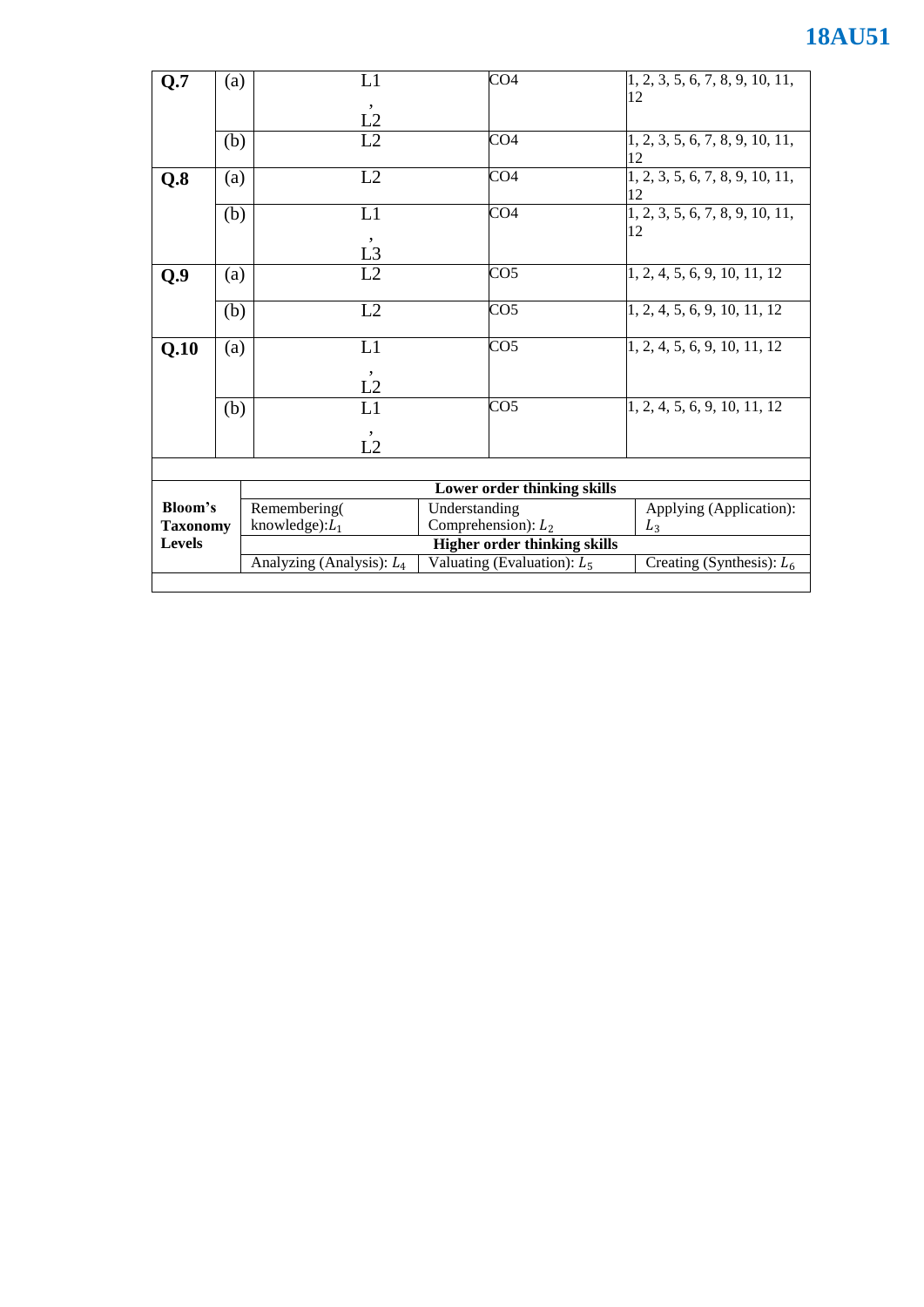### **Model Question Paper-1 with effect from 2020-21 (CBCS Scheme)**

USN

**Fifth Semester B.E. Degree Examination**

**Management & Entrepreneurship**

### **TIME: 03 Hours**

**Max. Marks: 100**

Note: Answer any **FIVE** full questions, choosing at least **ONE** question from each **MODULE**.

| $Module - 1$    |           |                                                                                               |    |  |  |  |  |
|-----------------|-----------|-----------------------------------------------------------------------------------------------|----|--|--|--|--|
|                 | (a)       | Relate Management is science, art and profession.                                             | 10 |  |  |  |  |
| Q <sub>1</sub>  | (b)       | Explain the various functions of management.                                                  | 10 |  |  |  |  |
|                 |           | <b>OR</b>                                                                                     |    |  |  |  |  |
|                 | (a)       | List $&$ explain the different types of plans.                                                | 10 |  |  |  |  |
| Q <sub>.2</sub> | (b)       | Explain the roles of a manager.                                                               | 10 |  |  |  |  |
|                 |           | $Module - 2$                                                                                  |    |  |  |  |  |
|                 | (a)       | Explain the process of selection $&$ recruitment.                                             | 10 |  |  |  |  |
|                 | (b)       | What are essentials of a sound control system? Explain.                                       | 10 |  |  |  |  |
| Q.3             |           |                                                                                               |    |  |  |  |  |
|                 | <b>OR</b> |                                                                                               |    |  |  |  |  |
|                 | (a)       | Develop Herzberg's motivation Hygiene theory.                                                 | 10 |  |  |  |  |
| Q.4             | (b)       | What are the different steps involved in controlling process?                                 | 10 |  |  |  |  |
| $Module - 3$    |           |                                                                                               |    |  |  |  |  |
| Q.5             | (a)       | What are the barriers in entrepreneurship? Explain the stages in entrepreneurship<br>process. | 10 |  |  |  |  |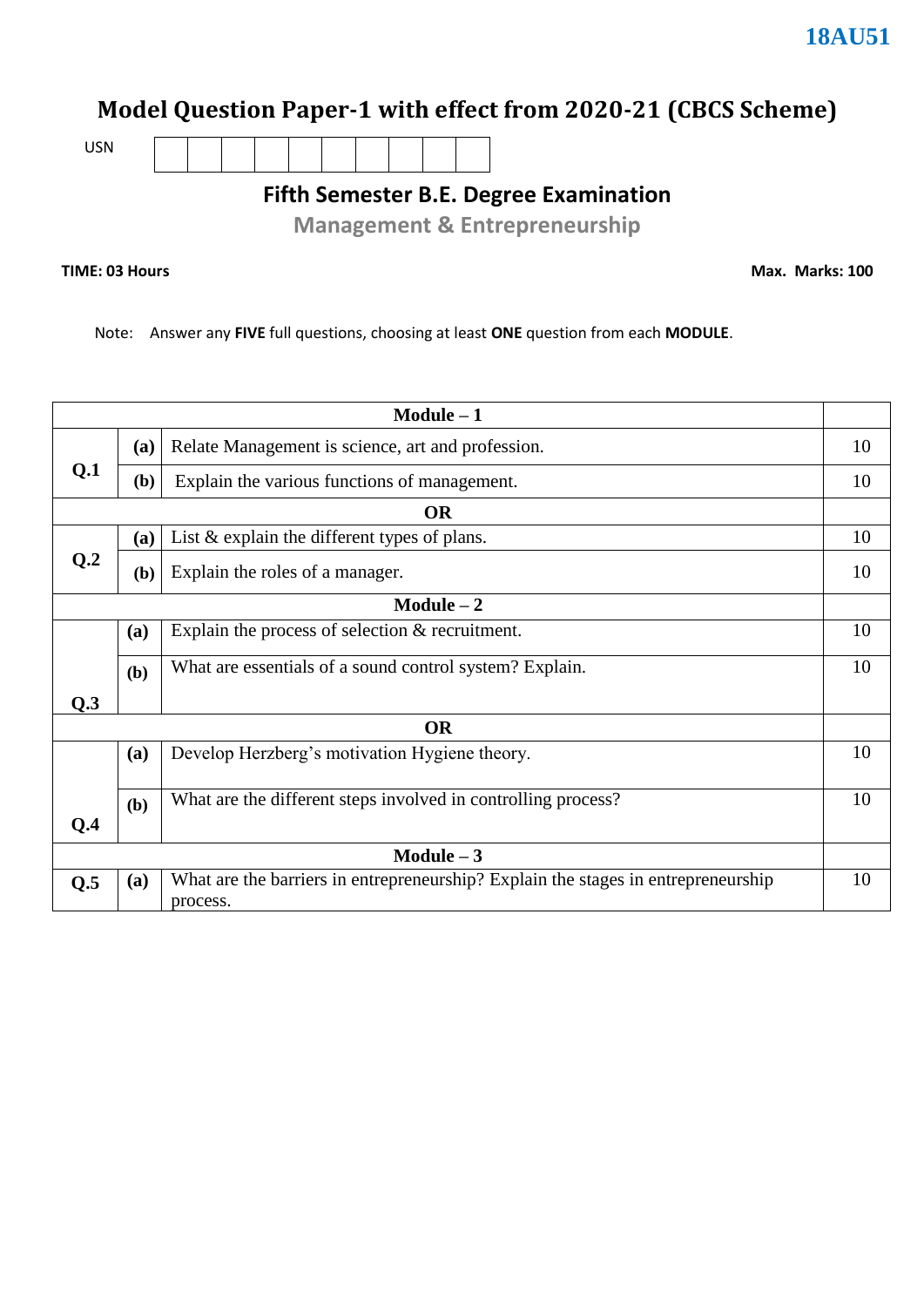# **18AU51**

|             | (b) | Define entrepreneur. Relate entrepreneur to intrapreneur.                                           |    |  |
|-------------|-----|-----------------------------------------------------------------------------------------------------|----|--|
| <b>OR</b>   |     |                                                                                                     |    |  |
|             | (a) | Explain the roles of entrepreneurs in economic development of a nation.                             | 10 |  |
| Q.6         | (b) | What are the different types of entrepreneurs? Explain any three.                                   | 10 |  |
|             |     | $Module - 4$                                                                                        |    |  |
|             | (a) | Identify roles of SSI in economic development.                                                      | 10 |  |
|             | (b) | Explain the characteristics of SSI.                                                                 | 10 |  |
| Q.7         |     |                                                                                                     |    |  |
|             |     | <b>OR</b>                                                                                           |    |  |
|             | (a) | Summarize DIC, TECKSOK & NSIC.                                                                      | 10 |  |
| Q.8         | (b) | Explain any three government policies to support SSI.                                               | 10 |  |
| Module $-5$ |     |                                                                                                     |    |  |
|             | (a) | Recall the registration of partnership firm and rights & duties of partners.                        | 10 |  |
| Q.9         | (b) | List the contents of a project report. Explain the need $\&$ significance of report<br>preparation. | 10 |  |
| <b>OR</b>   |     |                                                                                                     |    |  |
|             | (a) | Define partnership and characteristics of partnership.                                              | 10 |  |
| Q.10        | (b) | List $&$ explain the different types of partnership.                                                | 10 |  |
|             |     |                                                                                                     |    |  |